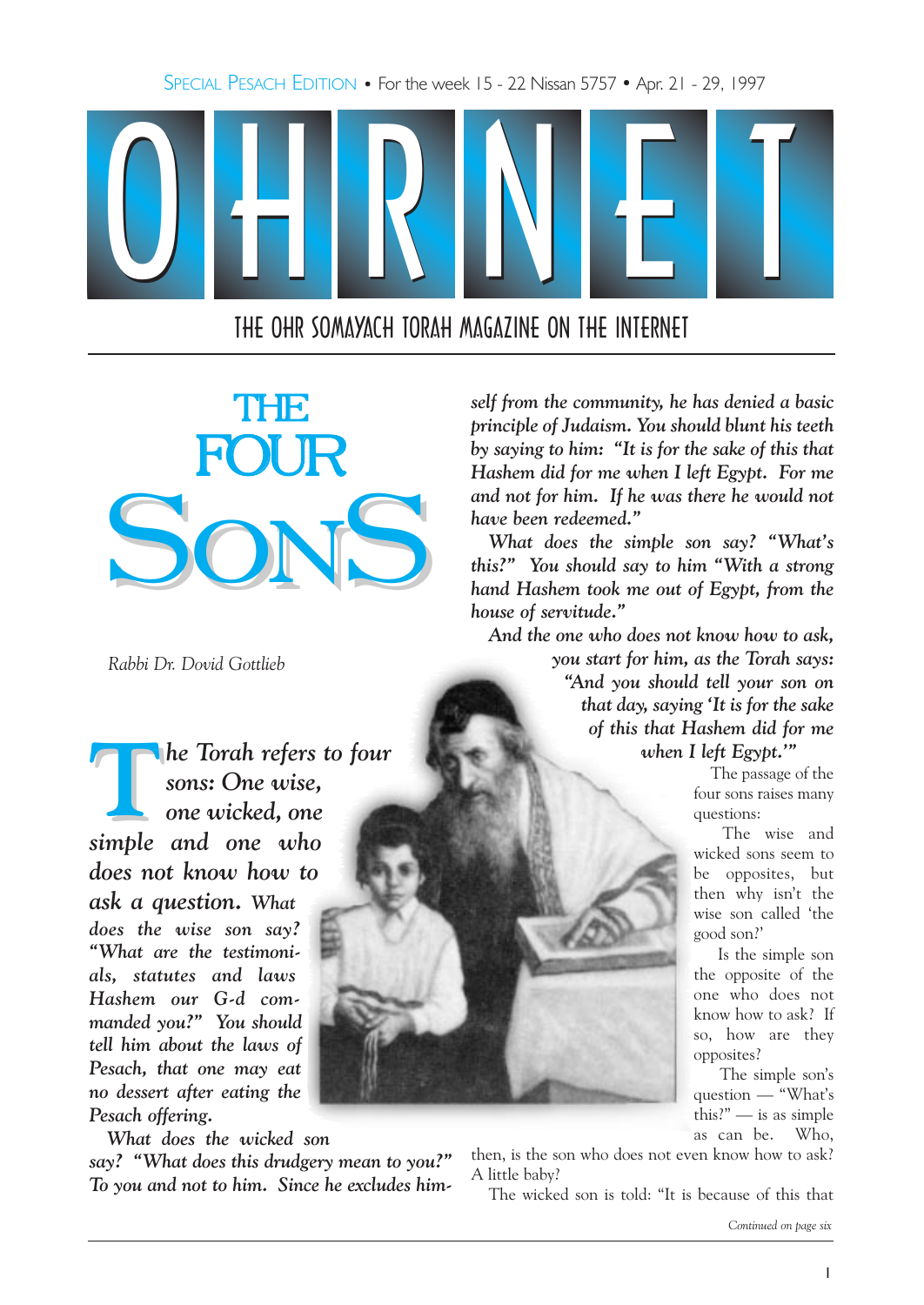# ASK the RABBI

# Pass Over the Peanut Oil

### Carol & Barry Stein <steinb@libertynet.org> wrote:

### Dear Rabbi,

Why, in the United States, at Pesach, is it OK to cook with peanut oil, but not to eat peanuts? We've tried unsuccessfully to get an answer to this question for at least 25 years. Now, having harnessed the power of the Internet, we eagerly await your response.

### David Kaplan <davos@interlog.com> wrote:

### Dear Rabbi,

Shalom, I have a question which as you can see concerns the 'laws' and traditions governing what one may eat during Passover. I cannot understand why Sephardic Jews are allowed to eat beans, legumes and rice on Passover and Ashkenazic Jews are not. This is not the same as eating pork or milk and meat obviously. I really find this a difficult issue to come to terms with. Please help. Thanking you in anticipation.

Dear Carol and Barry Stein & David Kaplan,

Kitniot is the Hebrew word for all types of legumes, such as peanuts, peas and beans, and cereal grasses such as rice and corn.



© 1997 OHR SOMAYACH INSTITUTIONS - ALL RIGHTS RESERVED PRINTED IN ISRAEL AT OLD CITY PRESS 02-651-1529

According to the Torah, kitniot are permitted on Passover because kitniot are not considered chametz (leaven).

But kitniot are similar to chametz in that they swell when water is added, and people often use them as a flour substitute. Furthermore, kitniot are often stored together with grain, and sometimes a bit of grain gets mixed into the kitniot. For these reasons, Ashkenazic Jews throughout the centuries have adopted the practice to refrain from kitniot during Passover.

Sephardic Jews, however, never adopted this practice. Therefore, they are allowed to eat kitniot, provided they check it to make sure there's no wheat mixed in. (For this reason, some Sephardic Jews also have the custom to refrain from rice, although they eat other types of kitniot.)

Now about peanut oil. Oil derived from kitniot no longer resembles chametz because it no longer swells when you add water. Rabbi Tzvi Pesach Frank, zatzal, a former Chief Rabbi of Jerusalem, cites an opinion that kitniot derivatives are therefore permitted. Many people in the United States follow this ruling and use kitniot-based oil on Passover. Many are strict, however, and use olive or walnut oil.

Sources:

- Shulchan Aruch Orach Chaim 453:1
- Ibid. Mishnah Berurah 6
- Rabbi Ovadia Yosef, Yabia Omer 5:37:5

# What Isn't In a Name?

### Marsha from NYC asked:

#### Dear Rabbi,

Why is Moses' name not mentioned in the Haggadah?

### Dear Marsha,

To answer this question, let's look at the very first Pesach Seder in history.

After a full year in the desert, the Jewish People celebrated the Pesach festival. They offered the Paschal lamb and ate matzah and maror. But when it came time to tell the Pesach story, who did they tell it to? To whom did they relate the plagues and miracles, the Strong Hand and Outstretched Arm? Everybody was there! Everyone saw it with their own eyes!

Only one person had children who did not personally experience the going out of Egypt — Moses! Moses' two sons were in Midian during the Exodus. Moses, therefore, was the first person in history to relate the Pesach story to children who didn't know it first-hand.

As we know, "Moses was the most humble person on the face of the earth." Would you be surprised, then, if the world's humblest person omitted his name from the story, and instead he attributed all the credit to Hashem? This would then become a precedent for future generations.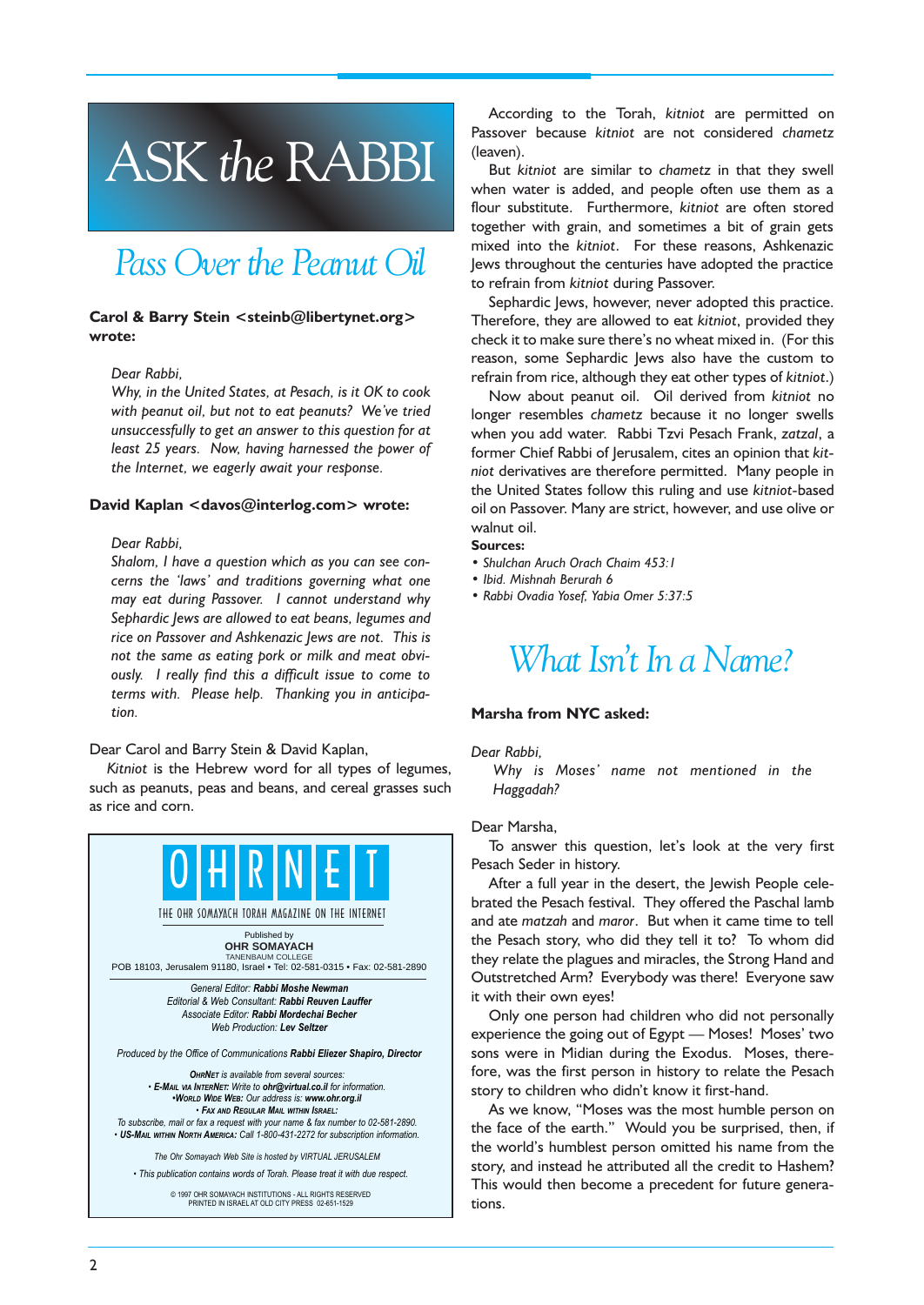# THE HAGGADAH U & A

and more...

- 1. What does Haggadah mean?
- 2. Name all the items on the Seder-plate.
- 3. Why do we wash our hands before eating the karpas?
- 4. What is the answer to the "four questions?"
- 5. Name the Sages in the Haggadah who held a seder in B'nei Berak.
- 6. Why did Elazar ben Azarya say he was 'like' seventy years old?
- 7. What does afikomen mean literally?
- 8. Which two of the 'four sons' receive the same response?
- 9. What did Esav inherit?
- 10. What does "Arami oved avi" mean?
- 11. What do the nations try to do to the Jewish People in every generation?
- 12. What is derived from the verse "they were a nation there (vayehi sham l'goi)?"
- 13. Name the ten plagues in order.
- 14. What is the acronym for the ten plagues?
- 15. In the 'dayenu' section of the Haggadah, what is the last item mentioned in the list of things Hashem did for us?
- Seder in 15. In the last it<br>
ast it is<br>
<br>
Seventy for us<br>
16. Rabba<br>
follow<br>
he same Vhat<br>
17. What<br>
18. At wh<br>
19. What 16. Rabban Gamliel said: "Whoever doesn't explain the following three things hasn't fulfilled his obligation." What obligation is he referring to?
	- 17. What are the three things? (see question 16)
	- 18. At which point in the seder do we say hallel?
	- 19. What does tzafun mean?
	- 20. Why does the Seder end with the phrase "Next year in Jerusalem?

- 1. Telling.
- 2. Beitzah (egg), zeroah (bone), charoses (fruit, nut and wine mixture), chazeres (Romaine lettuce), karpas (vegetable) & maror (bitter herb).
- 3. It's a reminder of Temple times, when the laws of ritual purity required one to wash one's hands before eating food dipped in liquid. It also arouses the children to ask questions. (In fact, this washing before eating certain wet foods is required all year long.)
- 4. We were slaves to Pharaoh in Egypt, and Hashem, our G-d, took us out of there with a strong hand and an outstretched arm.
- 5. Rabbi Eliezer, Rabbi Yehoshua, Rabbi Elazar ben Azariah, Rabbi Akiva, and Rabbi Tarfon.
- 6. He was much younger, but his hair miraculously turned white when he was appointed as the head Sage.
- 7. Dessert.
- 8. The wicked son and the one who doesn't know how to ask.

# U&A BONUS

# $\boldsymbol{\mathsf{Q}}$

This is the bread of affliction our ancestors ate in the land of Egypt." Matzah symbolizes the haste of the redemption. Why, then is matzah called "bread of affliction?

## A

The Egyptians gave their slaves matzah, because it is inex-

9. Mount Seir.

 $\bf{U}$ 

- 10. Lavan the Arami tried to destroy my father, Yaakov.
- 11. Annihilate them.
- 12. The Jews were different from the Egyptians (in their language, dress and moral conduct).
- s before 13. Dam<br>the chil-<br>g before barace<br>long.) make<br>em, our 14. Datz<br>and an 15. Built<br>16. The car ben 17. The l 13. Dam (blood), tzefardeah (frogs), kinim (lice), arov (wild beasts), dever (cattle disease), shechin (boils), barad (hail), arbeh (locusts), choshech (darkness), makas bechoros (death of the firstborn).
	- 14. Datzach, Adash, B'achav.
	- 15. Built the Temple for us .
	- 16. The obligation to tell about the going out of Egypt.
	- 17. The Pesach offering, matzah and maror.
	- 18. We say part of hallel before the second cup of wine, and the rest of hallel we say before the fourth cup.
	- 19. Hidden, referring to the hidden matzah.
	- 20. This year, our Seder was missing the Pesach offering. We pray that next year the Temple will be rebuilt and then our Seder will include the Pesach offering. Next Year In Jerusalem!

pensive and very filling. Rabbi Avraham Ibn Ezra was once taken captive, and his captors fed him matzah for this reason.

"... In order that you remember the day you left Egypt, all the days of your life." In fulfillment of the above verse, we mention the Exodus every day and night in our daily prayers. What's different about the obligation to relate the Exodus on the first night of Pesach?

Continued on page eight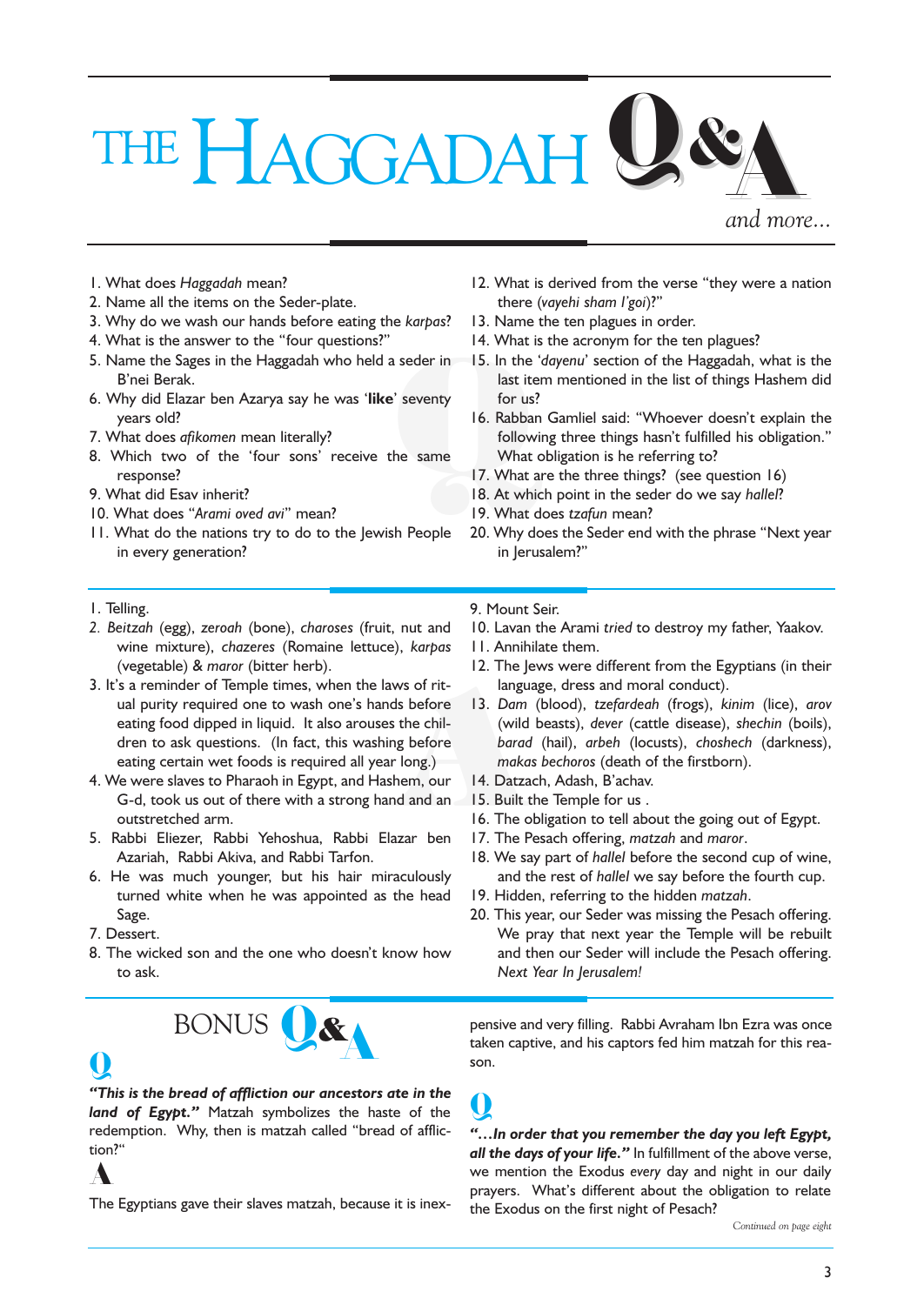# THE

# WORST SEDER IN THE WORLD

You gather round the table and begin the seder. Jews have done this for more than 3,000 years.

You remember your bubbe and zeide. They no doubt remembered their bubbe and zeide. And your children, shining in their Yom Tov best, gaze up at your parents. Memories being made. Chains of love stretching across millennia.

Here it is, the moment we've all waited for... And yet...

What is it? Something's lacking. The children don't want to listen to the Haggadah. They want to eat the matzah now! They have absolutely no interest in why Rabbi Elazar ben Azariah said he was like a man of 70 years. You would love to listen to your husband's drasha about the korban Pesach  $-$  the one he's been working on for as long as you've been planning the menu  $-$  but at the crucial moment the light has gone out under the chicken soup, (yes, you decided to have both chicken soup and egg and onion) and panic stations

have been declared!

Why is it that every Pesach seems somehow... I don't know... You start off with such high hopes...

This year it's going to be dif-

ferent... This year you're really going to experience what coming out of Egypt means. This year...

You remember the story of the Chassidim of the Kotzke Rebbe who had a vision of gravy from the korban Pesach trickling down the Kotzke's beard when he ate the afikomen. Ahh! If it can't be 'This year in Jerusalem,' at least it could be this year with a real Pesach feeling...

by Rabbi Yaakov Asher Sinclair

 $\overline{\bigcup_{\text{there}}\n}$ ou've just finished putting the last touches to the Seder table. The house has been scrubbed from top to toe. No mercy has been shown to the smallest piece of chametz. In this 'war' there are no prisoners.

Your husband has spent the last month reviewing the laws of Pesach. He's bought one of the new crop

of Haggados that always appear at this time of year, looking for inspiring words of Torah to be devoured along with the matzah on Seder night.

The annual argument over the recipe for the charoses has again been fought and a compromise has been reached through arbitration: One cup of wine and no walnuts.

Will we have egg and onion and chicken soup, or will it be too much?

Reb Shmuel sat down and conducted his Seder with a joy and a feeling of Yetzias Mitzraim...which was unparalleled in all his holy life."

### Pesach with a broken-heart

The great *tzaddik*, Rabbi Shmuel<br>Koriver, a student of the Seer of<br>Lublin, was a poor man. He<br>constantly lived on the poverty-line he great tzaddik, Rabbi Shmuel Koriver, a student of the Seer of Lublin, was a poor man. He and was always in need of help.

Once, he decided that he wasn't going to ask anyone for help anymore. If help came his way he would accept it; he would not seek it out.

Pesach was rapidly approaching, and in Reb Shmuel's house there was nothing. No matzah, no wine for the four cups, no charos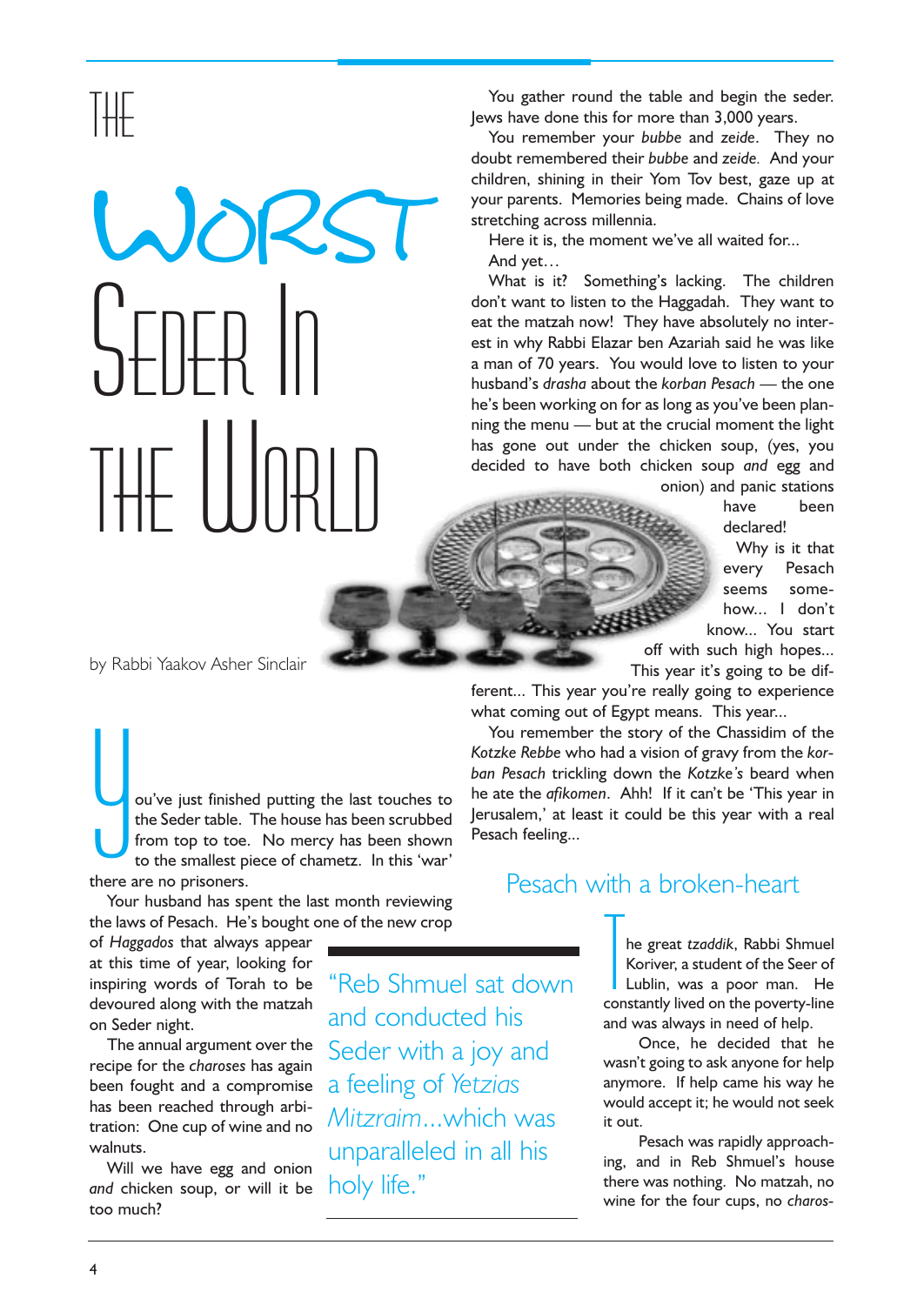es, no food, no money, nothing.

In spite of these dire circumstances, Reb Shmuel refused to budge from his decision. He was convinced that Hashem wouldn't desert him. Everything would be fine.

The Seer of Lublin heard of Reb Shmuel's plight and

... your children,

shining in their Yom

Tov best, gaze up at

your parents.

Memories being

made. Chains of

across millennia.

love stretching

was worried about him. He dispatched one of his wealthy Chassidim, Reb Shlomo Mikunskwalya to quietly provide Reb Shmuel with his needs.

On Erev Pesach, a wagon laden with food and crockery, wine and matzahs arrived at Reb Shmuel's door. He was overjoyed. Here in the twinkling of an eye was Hashem's deliverance!

That night, Reb Shmuel sat down and conducted his Seder with a joy and a feeling of Yetzias Mitzraim (coming-out-of-Egypt) which was unparalleled in all his holy life.

He imagined himself ascending to the upper worlds, born on a

tremendous joy that Hashem had provided for him without having to ask for charity. His unbridled happiness made him feel that no one had ever experienced such a Seder as his that night. This was it! You couldn't go any higher!

On the second night of the Seder, Reb Shmuel was tired from all the elation of the previous night and decided to rest a little before beginning the second Seder. He lay down on his bed for just a couple of minutes. He was thinking that he really ought to get up, when he drifted off to sleep.

Several hours later, he awoke with a start. 'What's the time!' He glanced at the clock and was horrified to see that it was nearly midnight! In just a short while the last time to eat the afikomen would pass!

Reb Shmuel was broken. In tears, he rushed to fulfill the mitzvos of the Seder: Kiddush, reciting the Haggadah, the four cups, hallel, eating the matzah, the bitter herbs, the charoses, the festive meal and  $-$  seconds before midnight  $-$  eating the *afikomen*.

Reb Shmuel fell into a deep depression. It seemed to him that never in the entire history of the Jewish People had there been such a miserable Seder. It had been a shambles.

> After Pesach, Reb Shmuel traveled to visit his teacher, the Seer of Lublin. Immediately after he had greeted him, the Seer said to Reb Shmuel "Come, let us examine the two Sedarim of Reb Shmuel.

> The first night was below par considering who he is. (The Seer honored Reb Shmuel by referring to him in the third person.) He imagined himself hovering in the upper worlds, no doubt intoxicated by the thin air at these rarefied altitudes. He thought that there had never been a Seder like this before.

> "No, this was not a great Seder. But the **second** Seder now there was a Seder!

> > Few have flown to the heights that Reb Shmuel reached at his second Seder broken spirited and humble, wanting no more than to fulfill the Will of the Master of the World.

As it says "The sacrifices of G-d are a broken spirit.

When you're sitting at your Seder table, and the kids are screaming, when you have to get up from the table for the 28th time, when you just manage to finish the last of the matzah iust before the soup boils over, and you start to feel frus-

trated and saddened and a long way from Pesach remember Reb Shmuel...

Sources: The Pardes Haggadah ; Rabbi Yaakov Lubow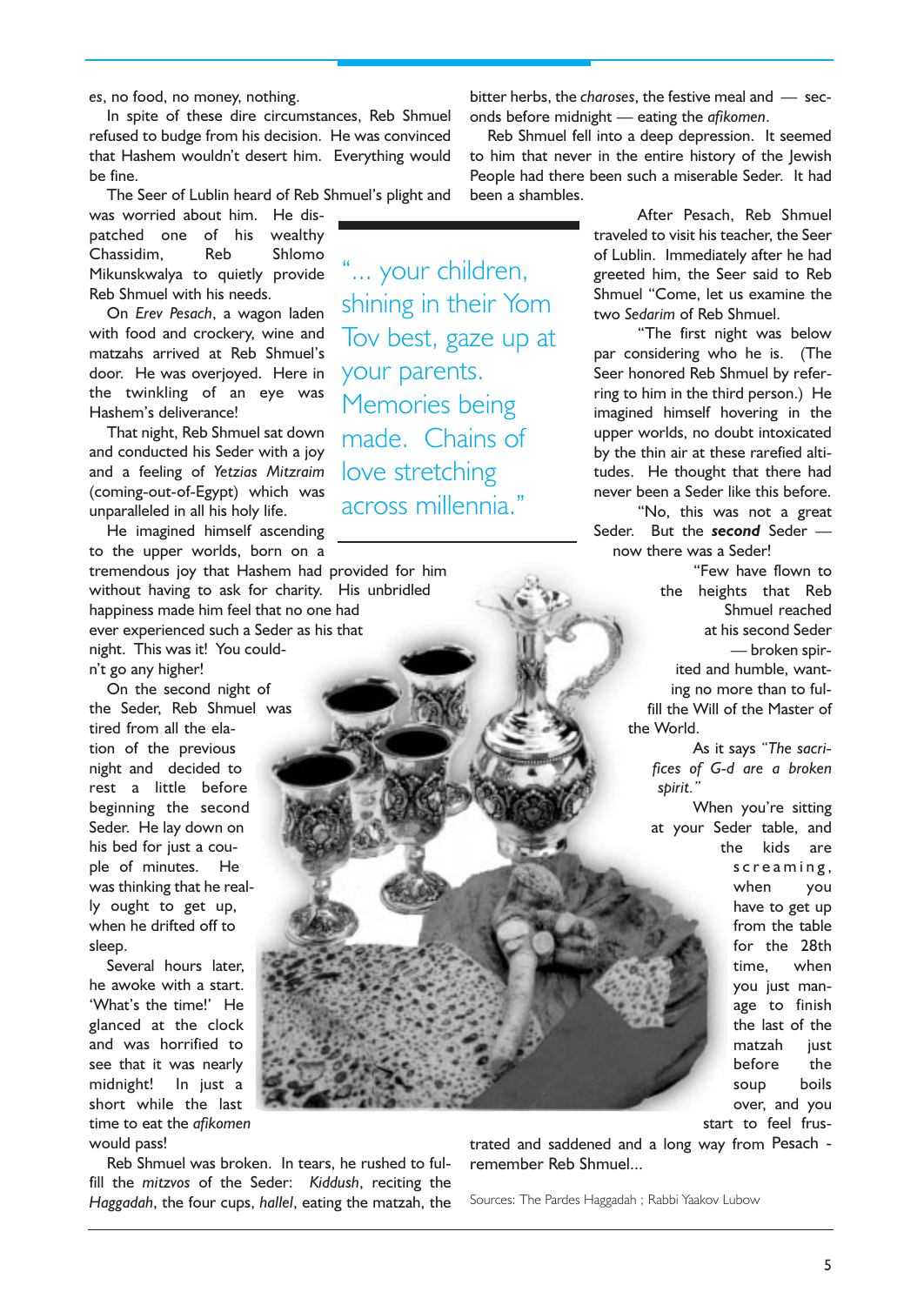### Continued from page one

Hashem did 'for me' when I went out of Egypt  $-$  for me and not for  $him$   $-$  had he been there he would not have been redeemed." Why is the wicked son answered in third person?

The verse used to answer the wicked son is the same verse used to answer the one who does not know how to ask. Why?

The sons divide into two pairs  $-$  the wise and the simple on one side, and the wicked and the one who does not know how to ask on the other.

The simple son wants to learn. He looks up to the wise son and emulates him. When he hears the wise son asking questions, he also wants to ask. His question 'What's this?' lacks the sophistication of the wise son's question, but it reflects the same sincere desire to learn and understand.

The one who does not know how to ask admires the wicked son. He desires to show the same ironic contempt for the Torah, but unlike the wicked son he lacks the requisite cleverness. Not trusting himself to

attack as effectively as his mentor, he remains silent.

The wicked son's 'question' is merely rhetorical - it deserves no response at all. Yet, the one who does not know how to ask is sitting at the table listening to the wicked son's remarks. He's in danger of being influenced. Therefore, our response to the wicked son is to say to the one who doesn't even know how to ask: "Don't be influenced by his smug cynicism. Had he been in Egypt, he would not have been redeemed. He is cutting himself off from the eternity of the Jewish people.

This difference in

approach is described in the book of Proverbs  $(26:4,5)$ : "Do not answer the fool according to his foolishness, lest you become equal to him. Answer the fool according to his foolishness, lest he be wise in his own eyes." This seems like a contradiction: Should we answer the fool or not?

The answer is that there are two types of fools. One type of fool already 'knows' everything. For him, discussion is merely an opportunity to show off his 'superior' knowledge. There is no point in answering him, because he will never admit a fault. On the contrary, our attempts to educate him will meet with ridicule. As he rejects our insights one after another, the fruitlessness of our efforts makes us appear foolish.

But there is another type of fool: One aware of his limitations. His views are wrong and foolish, but he's not completely closed to instruction. If we open the lines of communication we can have an impact on him. If we don't reach out to him, he'll eventually start to think: "I've held these views for so long, and no one has ever contradicted me  $-$  so, I must be right!

There is a profound message here for our times. We are all confronted with people who scoff at the Torah. We often have to decide if and how to respond. The book of Proverbs teaches us that our primary responsibility is to improve the critic by our response. If that is impossible, then responding is a waste of time. But if it is possible, then we must not wait for his initiation. We must reach out to him and start the dialogue.

If we don't reach out to him, he'll eventually start to think: "I've held these views for so long, and no one has ever contradicted me so, I must be right!

Notice, however, that the wicked son is at the Seder! We do not exclude him or reject him personally. Only discussion is avoided, since discussion has no point. The inclusion of the wicked son at the Seder expresses our conviction that no Jew is ever irretrievably lost. We hope our stern response will shake his proud self-confidence to the point where real discussion becomes possible.

Who is wise? He who learns from every person (Pirkei Avos 4:1)." Indeed, the classical title for a Torah scholar is 'Talmid Chacham' a wise student.

What is the idea behind this

definition? In order to learn from others, one needs two crucial insights. First, "I am lacking. There is much that I do not know." And second, "Others possess the knowledge which I need.

Now we can appreciate why the Haggadah juxtaposes the wise and the wicked sons. The central failure in the wicked son is his close-mindedness. The heart of his evil is the supreme foolishness to think that his understanding is perfect. Thus he is the diametrical opposite of the wise son who is completely open to the instruction of others.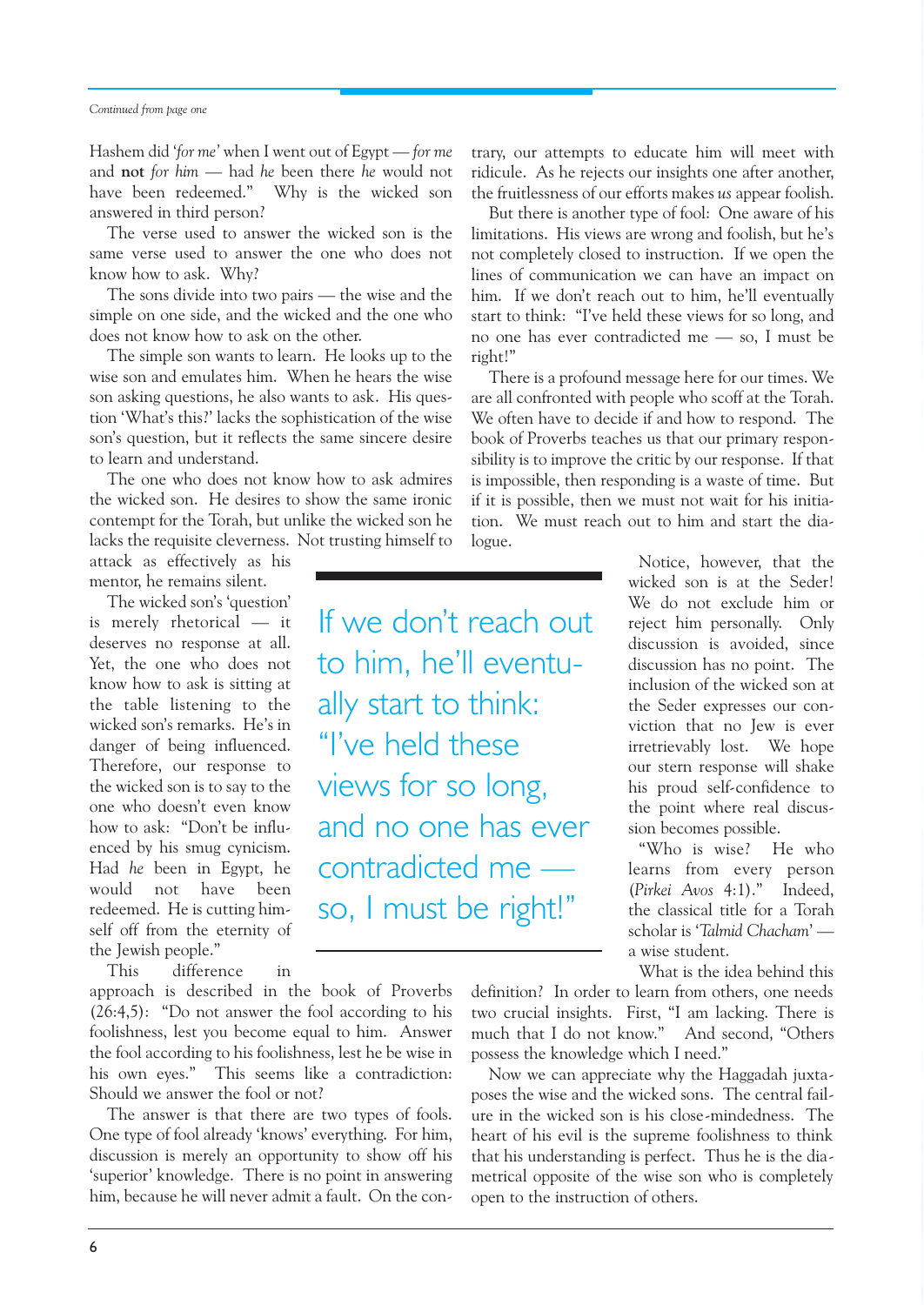# THE TEN PLAGUES

### by Rabbi Mordechai Becher

# Live From Egypt!

It was taken to the Leiden Museum in Holland and interpreted by A.H. Gardiner in 1909. The complete papyrus can be found in his book Admonitions of an Egyptian from a hieratic papyrus in Leiden.<br>The papyrus describes viole n the early 19th Century a papyrus, dating from the end of the Middle Kingdom, was found in Egypt. It was taken to the Leiden Museum in Holland and interpreted by A.H. Gardiner in 1909. The complete papyrus can be found in his book Admonitions of an Egyptian from a hieratic papyrus in Leiden. The papyrus describes violent upheavals in Egypt, starvation, drought, escape of slaves (with the Ipuwer and appears to be an eyewitness account of the effects of the Exodus plagues from the perspective of an average Egyptian. Below are excerpts from the papyrus together with their parallels in the Book of Exodus. (For a lengthier discussion of the papyrus, see Jewish Action, Spring 1995, article by Brad Aaronson, entitled When Was the Exodus? )

## IPUWER PAPYRUS - LEIDEN 344 TORAH - EXODUS

| 2:5-6 Plague is throughout the land. Blood is everywhere.<br>2:10 The river is blood.<br>2:10 Men shrink from tasting - human beings, and thirst after<br>water<br>3:10-13 That is our water! That is our happiness! What shall<br>we do in respect thereof? All is ruin.                                                                                                                | 7:20 all the waters of the river were turned to blood.<br>7:21 there was blood throughout all the land of Egypt and<br>the river stank.<br>7:24 And all the Egyptians dug around the river for water to<br>drink; for they could not drink of the water of the river.                                                                                                                                                                                                                                                |
|------------------------------------------------------------------------------------------------------------------------------------------------------------------------------------------------------------------------------------------------------------------------------------------------------------------------------------------------------------------------------------------|----------------------------------------------------------------------------------------------------------------------------------------------------------------------------------------------------------------------------------------------------------------------------------------------------------------------------------------------------------------------------------------------------------------------------------------------------------------------------------------------------------------------|
| 2:10 Forsooth, gates, columns and walls are consumed by fire.<br>10:3-6 Lower Egypt weeps The entire palace is without its<br>revenues. To it belong [by right] wheat and barley, geese and<br>fish<br>6:3 Forsooth, grain has perished on every side.<br>5:12 Forsooth, that has perished which was yesterday seen.<br>The land is left over to its weariness like the cutting of flax. | 9:23-24  and the fire ran along the ground there was hail,<br>and fire mingled with the hail, very grievous.<br>9:25  and the hail smote every herb of the field, and broke<br>every tree of the field.<br>9:31-32  and the flax and the barley was smitten; for the bar-<br>ley was in season, and flax was ripe. But the wheat and the rye<br>were not smitten; for they were not grown up.<br>10:15 there remained no green things in the trees, or in the<br>herbs of the fields, through all the land of Egypt. |
| 5:5 All animals, their hearts weep. Cattle moan<br>9:2-3 Behold, cattle are left to stray, and there is none to gath-<br>er them together.                                                                                                                                                                                                                                               | 9:3 the hand of the Lord is upon thy cattle which is in the<br>field and there shall be a very grievous sickness.<br>9:19  gather thy cattle, and all that thou hast in the field<br>9:21 And he that did not fear the word of the Lord left his ser-<br>vants and cattle in the field.                                                                                                                                                                                                                              |
| 9:11 The land is without light                                                                                                                                                                                                                                                                                                                                                           | 10:22 And there was a thick darkness in all the land of<br>Egypt.                                                                                                                                                                                                                                                                                                                                                                                                                                                    |
| 4:3 (5:6) Forsooth, the children of princes are dashed<br>against the walls.<br>6:12 Forsooth, the children of princes are cast out in the<br>streets.<br>6:3 The prison is ruined.<br>2:13 He who places his brother in the ground is every-<br>where.<br>3:14 It is groaning throughout the land, mingled with<br>lamentations.                                                        | 12:29 And it came to pass, that at midnight the Lord<br>smote all the firstborn in the land of Egypt, from the first-<br>born of Pharaoh that sat on his throne to the firstborn of<br>the captive that was in the prison.<br>12:30 there was not a house where there was not one<br>dead.<br>12:30  there was a great cry in Egypt.                                                                                                                                                                                 |
| 7:1 Behold, the fire has mounted up on high. Its burning<br>goes forth against the enemies of the land.                                                                                                                                                                                                                                                                                  | 13:21  by day in a pillar of cloud, to lead them the way;<br>and by night in a pillar of fire, to give them light; to go by<br>day and night.                                                                                                                                                                                                                                                                                                                                                                        |
| 3:2 Gold and lapis lazuli, silver and malachite, carnelian<br>and bronze are fastened on the neck of female slaves.                                                                                                                                                                                                                                                                      | 12:35-36  and they requested from the Egyptians, silver<br>and gold articles and clothing. And God made the<br>Egyptians favor them and they granted their request. [The<br>Israelites] thus drained Egypt of its wealth.                                                                                                                                                                                                                                                                                            |